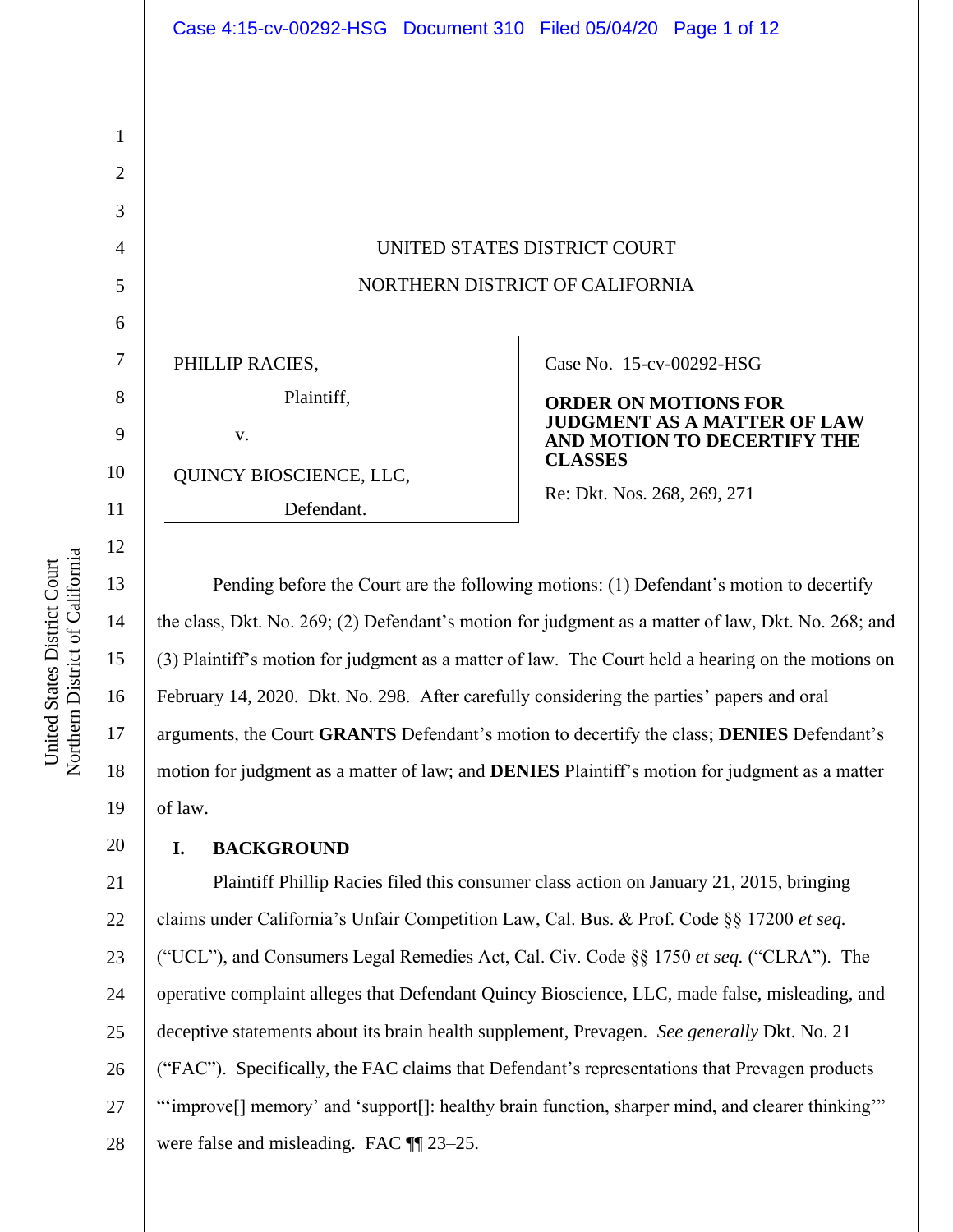| 1              | On December 15, 2017, the Court certified the following class for both Plaintiff's UCL                                                  |
|----------------|-----------------------------------------------------------------------------------------------------------------------------------------|
| $\overline{2}$ | and CLRA claims:                                                                                                                        |
| 3              | All California consumers who, within the applicable statute of limitations                                                              |
| 4              | period, purchased Prevagen Regular Strength, Prevagen Extra Strength, or<br>Prevagen Mixed Berry Chewable.                              |
| 5              | Dkt. No. 148 at 12.                                                                                                                     |
| 6              | During trial, Plaintiff testified that he purchased Prevagen because he was "dealing with                                               |
| 7              | some memory recall issues" and wanted to purchase a Prevagen product to "help me with those                                             |
| 8              | issues, focus, memory, recall." Dkt. No. 137 ("Trial Tr. Vol. 1") at 136:25–137:10. Plaintiff                                           |
| 9              | testified that he believed Prevagen could help him because of "what it says on the box. It says it                                      |
| 10             | targets enhancing memory and improving brain functioning. It -- yeah, so it looked like it was                                          |
| 11             | targeted right for what I was feeling I needed help with at that time." <i>Id.</i> at $137:11-18$ . In                                  |
| 12             | response to a question as to what "specifically" about the Prevagen product appealed to him,                                            |
| 13             | Plaintiff stated:                                                                                                                       |
| 14<br>15       | A:  That it addresses memory problems. It improves memory,<br>focus, recall. It -- it seemed like a -- a relatively natural supplement. |
| 16             | I remember the jellyfish reference, said clinical studies done on it, I<br>think a blind placebo.                                       |
| 17             | I believe I got the impression in a relatively short amount of time I<br>would -- I would experience improvement in my memory.          |
| 18             | <i>Id.</i> at 140:17–23. Plaintiff further explained that he purchased the "Regular Strength" Prevagen                                  |
| 19             | product, and that he purchased a Prevagen product instead of another branded supplement because                                         |
| 20             | the Prevagen product "seemed like it was focused on what I was looking for and had the -- the                                           |
| 21             | things that convinced me to try it." <i>Id.</i> at $141:4-6$ .                                                                          |
| 22             | The Court admitted into evidence Plaintiff's receipt, which shows a purchase of an item                                                 |
| 23             | listed as "Prevagen Brn Cell Protect Cap 30S" for \$27.99 on September 25, 2014, from a                                                 |
| 24             | Walgreens in San Rafael, California. Trial Ex. 3. He testified that the product was a 30-day                                            |
| 25             | supply of Prevagen, and he took it for about nine consecutive days. <i>Id.</i> at 142:19–21, 144:7–11.                                  |
| 26             | While Plaintiff kept the receipt, he no longer had the purchased Prevagen bottle. <i>Id.</i> at 143:11–22;                              |
| 27             | see also Dkt. No. 282 ("Trial Tr. Vol. 2") at 192:9-193:11.                                                                             |
| 28             |                                                                                                                                         |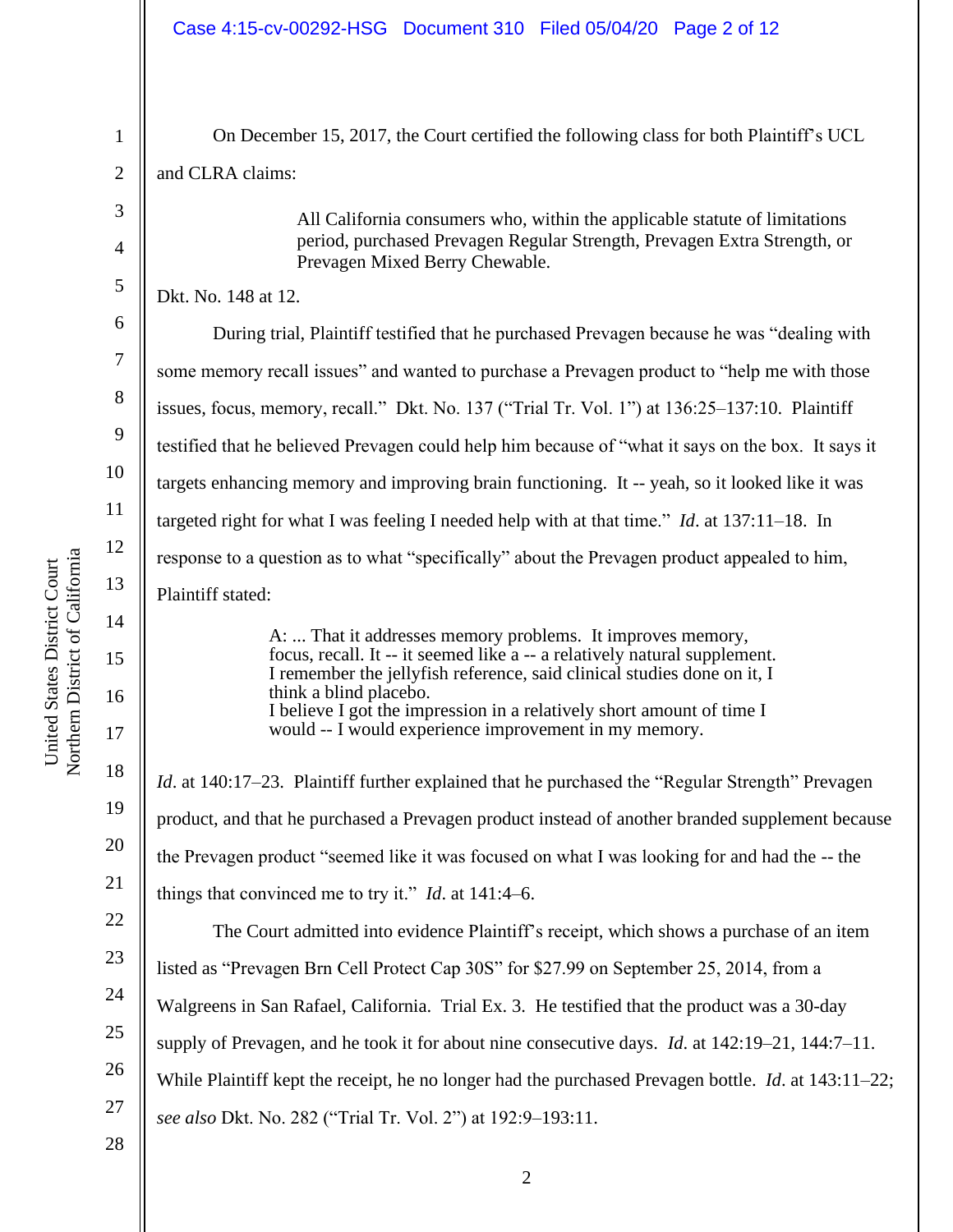## Case 4:15-cv-00292-HSG Document 310 Filed 05/04/20 Page 3 of 12

| $\mathbf{1}$   | During cross-examination, Defendant questioned Plaintiff about whether he purchased a                                                       |
|----------------|---------------------------------------------------------------------------------------------------------------------------------------------|
| $\mathbf{2}$   | Prevagen product that said "Improves Memory" on the front, or a product that said "Brain Cell"                                              |
| 3              | Protection," given his receipt:                                                                                                             |
| $\overline{4}$ | Q: Again, Exhibit 3 is the receipt from the purchase, correct?                                                                              |
| 5              | A: That's correct.<br>Q: I'd like you to focus in on the top portion of that exhibit. Do you                                                |
| 6              | see where it says "Prevagen Brn Cell Protect"?<br>A: I do.                                                                                  |
| $\tau$         | Q: And isn't it the case, Mr. Racies, that the bottle of Prevagen you<br>purchased did not say "Improves Memory" on the front, but instead, |
| 8              | said "Brain Cell Protection"? Isn't that correct?<br>A: I -- I couldn't honestly tell you at this point.                                    |
| 9              | Trial Tr. Vol. 2 at 193:16-194:2.                                                                                                           |
| 10             | The evidence shows that the label with the front claim of "Brain Cell Protection" makes                                                     |
| 11             | the following representations:                                                                                                              |
| 12             | As we age, we lose calcium-binding proteins that protect our brain                                                                          |
| 13             | cells. This protein loss affects our ability to learn, retain memories,<br>think and concentrate.                                           |
| 14             | Prevagen (Apoaequorin) replaces these proteins in the body and<br>helps protect our cells during this natural process of aging.             |
| 15             | Originally discovered in jellyfish, Prevagen is now made in a<br>controlled scientific process, so no jellyfish are harmed.                 |
| 16             | <i>Id.</i> at 299:20–23, 300:1–12; Trial Ex. 536. There is no mention of "Improves Memory" on the                                           |
| 17             | label. See Trial Ex. 536. Mark Y. Underwood, President of Quincy, did not remember when                                                     |
| 18             | Quincy first started selling the product with the "Brain Cell Protection" label or when Quincy                                              |
| 19             | stopped using that particular label. <i>Id.</i> at 299:9-13.                                                                                |
| 20             | At the end of Plaintiff's case-in-chief, the parties moved for judgment as a matter of law                                                  |
| 21             | under Rule 50. Dkt. No. 283 ("Trial Tr. Vol. 3") at 510:2-17. The Court took the motions under                                              |
| 22             | advisement and deferred ruling. <i>Id.</i> For Defendant's case-in-chief, Defendant requested that the                                      |
| 23             | Court take judicial notice of the fact that September 24, 2014 was a Wednesday, and closed its                                              |
| 24             | case. <i>Id.</i> at 510:20-511:10.                                                                                                          |
| 25             | On January 14, 2020, after deliberating for a few days, the jury was unable to come to a                                                    |
| 26             | unanimous decision. Dkt. No. 296. The Court declared a mistrial and dismissed the jury. Dkt.                                                |
| 27             | No. 285 ("Trial Tr. Vol. 5") at 681:7-682:4.                                                                                                |
| 28             |                                                                                                                                             |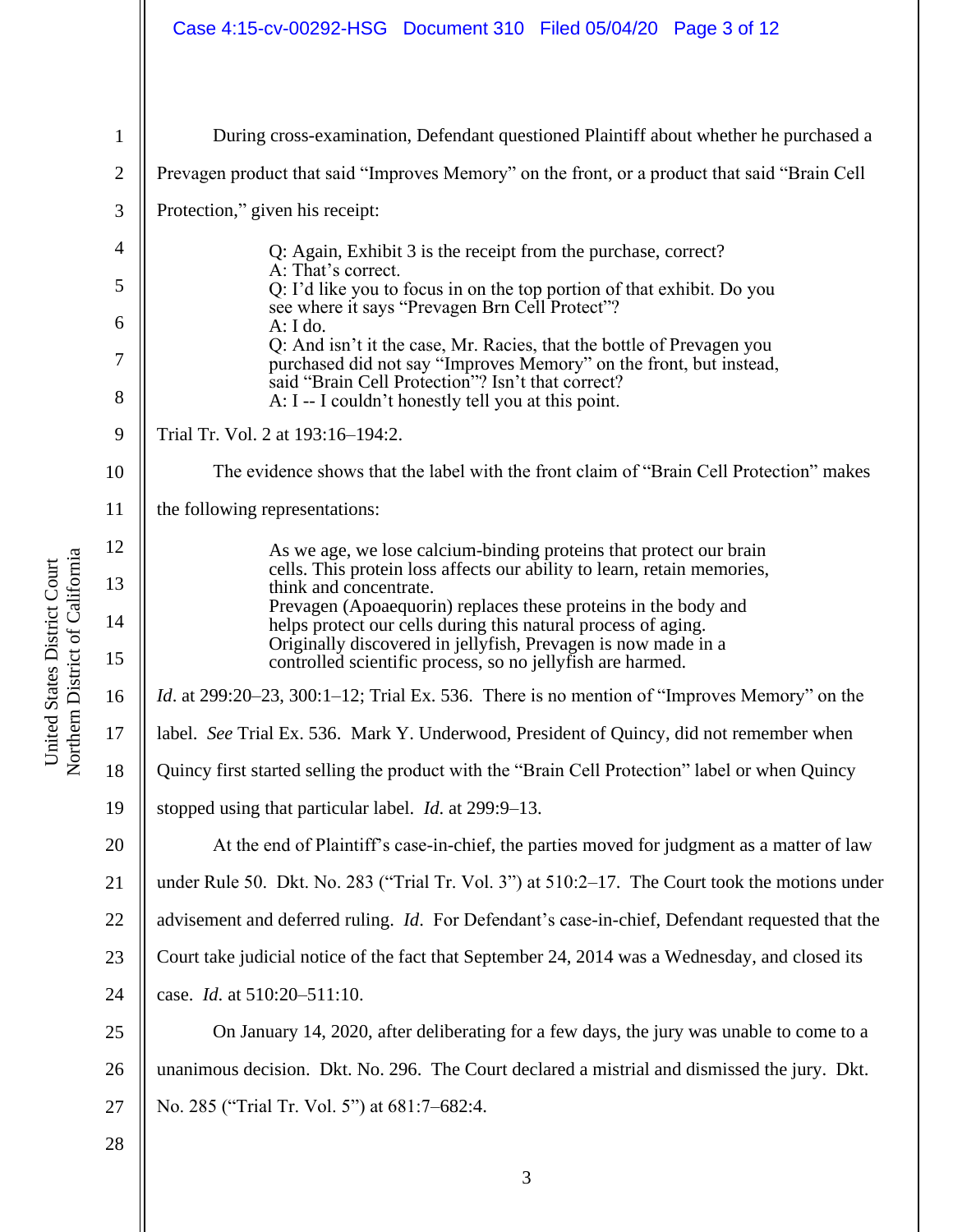4

5

6

7

8

9

10

11

12

13

14

15

17

18

19

20

21

1

### **II. MOTION TO DECERTIFY THE CLASS**

# **A. Legal Standard**

An order certifying a class "may be altered or amended before final judgment." Fed. R. Civ. P. 23(c)(1). "A district court's order respecting class certification is 'inherently tentative' prior to final judgment on the merits." *Officers for Justice v. Civil Serv. Comm'n,* 688 F.2d 615, 633 (9th Cir.1982); *see also* Fed. R. Civ. P. 23(c)(1)(C). "In considering the appropriateness of decertification, the standard of review is the same as a motion for class certification: whether the Rule 23 requirements are met." *Bowerman v. Field Asset Servs., Inc*., 242 F. Supp. 3d 910, 927 (N.D. Cal. 2017) (citation omitted). The burden of proof remains on the plaintiff. *Id*. (citing *Marlo v. UPS*, 639 F.3d 942, 947 (9th Cir. 2011)).<sup>1</sup> The manner and degree of evidence required for the plaintiff to meet his burden depends on the stage of the litigation. *Wash. Envtl. Council v. Bellon*, 732 F.3d 1131, 1139 (9th Cir. 2013) (citation omitted). As the Ninth Circuit has acknowledged, "the manner and degree of evidence required at the preliminary class certification stage is not the same as at the successive stages of the litigation—i.e., at trial." *Sali v. Corona Reg'l Med. Ctr.*, 909 F.3d 996, 1006 (9th Cir. 2018) (quotation omitted).<sup>2</sup>

### 16

### **B. The Court's Class Certification Order**

The Court first recounts the relevant key holdings from its December 15, 2017 order certifying the class. *See generally* Dkt. No. 148. The Court found that the evidence presented at the class certification stage suggested that Plaintiff was motivated to purchase Prevagen based on "representations that the product '[i]mproves memory' and '[s]upports healthy brain function," a

28 ultimately be inadmissible at trial. *Sail*, 909 F.3d at 1004 n.2.

<sup>22</sup> 23 24 25 26 27  $<sup>1</sup>$  The Court notes that other district courts in this circuit have found that the party seeking</sup> decertification bears the burden of demonstrating that the elements of Rule 23 have not been established. *See, e.g.*, *Zakaria v. Gerber Prod. Co.*, No. LACV1500200JAKEX, 2017 WL 9512587, at \*16 (C.D. Cal. Aug. 9, 2017), *aff'd*, 755 F. App'x 623 (9th Cir. 2018); *Cole v. CRST, Inc.*, 317 F.R.D. 141, 144 (C.D. Cal. 2016); *Rosales v. El Rancho Farms*, No. 09-cv-00707, 2014 WL 321159, at  $*4$  (E.D. Cal. Jan. 29, 2014). While the Ninth Circuit has not affirmatively articulated the burden of proof for decertification, in *Marlo*, the panel held that the district court, in its order decertifying the class, "properly placed the burden on [the plaintiff] to demonstrate that Rule 23's class-certification requirements had been met." *Marlo*, 639 F.3d at 947. In any event, the Court does not find that this distinction would change its analysis. <sup>2</sup> For example, the Ninth Circuit has recognized that numerous courts in this circuit have concluded that during the class certification stage, it is appropriate to consider evidence that may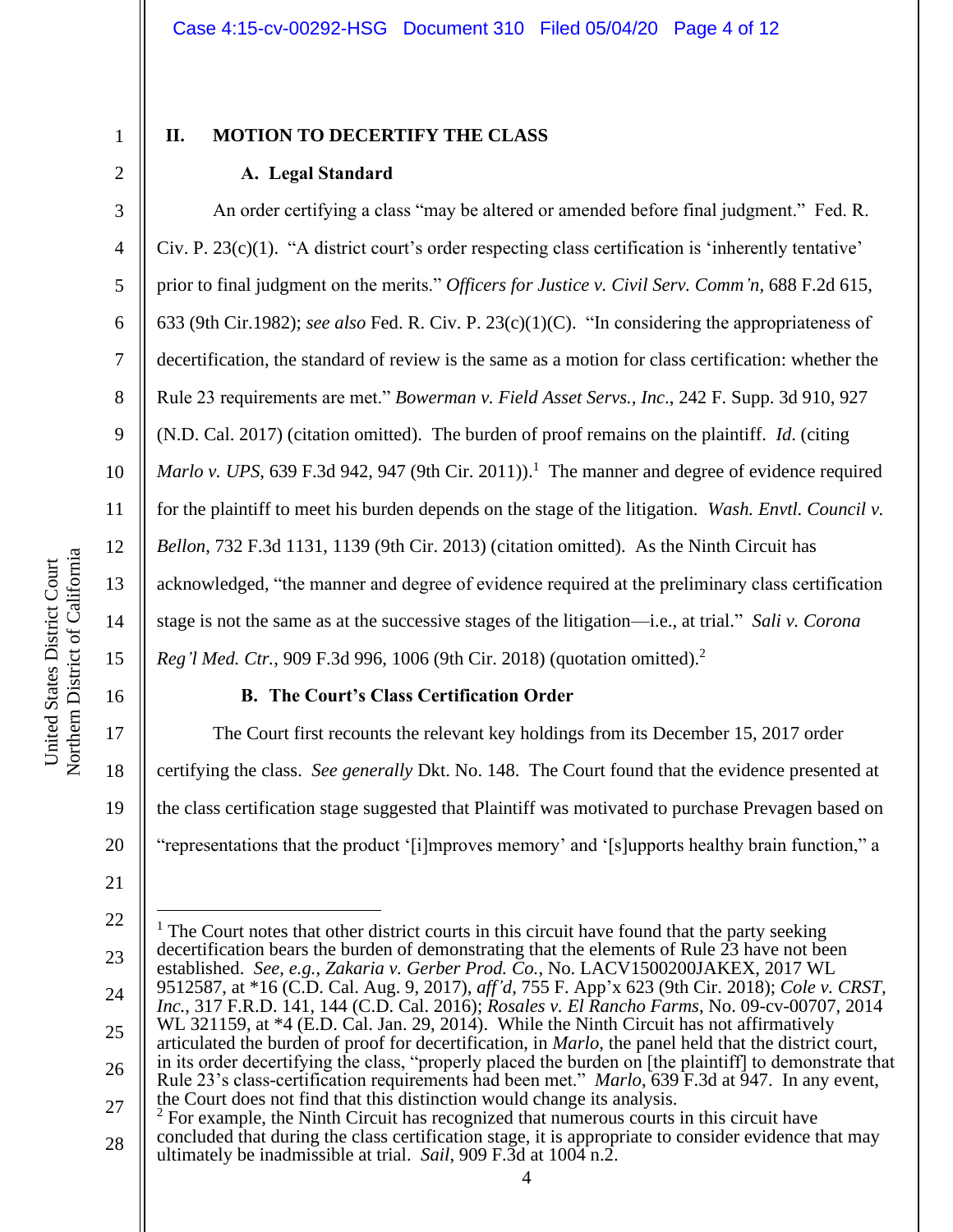"[s]harper mind," and "[c]learer thinking." *Id.* at 4 (citing Dkt. No. 145, Ex. K at 85:6–20, 88:11– 20). The Court held that because Prevagen is "not marketed for uses other than improving brain health and memory," the representations about these purported benefits were a "substantial factor" in "Plaintiff's—and all consumers'—purchasing decisions." *Id*. Thus, the Court found that Plaintiff satisfied the typicality requirement under Rule 23(a).

Relatedly, the Court found that Plaintiff had satisfied the predominance requirement. With respect to reliance, Plaintiff had made a sufficient showing that the challenged representations about Prevagen would be material to a reasonable consumer, and that at a minimum, everyone who purchased Prevagen would have been exposed to the same brain health claims that appeared on its products. *Id*. at 6–7. Accordingly, Plaintiff was entitled to a presumption of reliance, which is an essential element of both the UCL and CLRA claim. *Id*.

Northern District of California Northern District of California United States District Court United States District Court

1

2

3

4

5

6

7

8

9

10

11

12

13

14

15

16

17

18

19

### **C. Discussion**

Defendant moves to decertify the class based on the following: (1) Plaintiff does not satisfy the typicality and adequacy requirements because he was not exposed to the same brain health benefits as the California class members; (2) individualized issues of reliance predominate as Plaintiff could not identify the representations that he saw or relied upon when purportedly purchasing the Prevagen product; (3) Plaintiff failed to set forth any evidence satisfying the "full refund" damages model; and (4) Plaintiff's counsel is inadequate. Dkt. No 269 at 1.

**i. Typicality**

20 21 22 23 24 25 26 27 28 Defendant contends that the Court's finding of typicality at the class certification stage was not borne out by the evidence at trial, as Plaintiff failed to put in any evidence "whatsoever as to the representations (if any) on which he actually relied." Dkt. No. 269 at 2. Notably, Plaintiff makes only a cursory attempt to refute this. He argues that "Plaintiff's testimony at trial is a virtual carbon copy of what he testified to at his deposition." Dkt. No. 273 at 1. According to Plaintiff, there was evidence of "what the key representations were on the label" and that they "remained consistent throughout the Class Period," based on Plaintiff's testimony and Mr. Underwood's testimony "admitt[ing] that the 'Improves Memory' claim … began sometime in 2013." *Id.* at 2. Further, Plaintiff argues that the "Brain Cell Protection" label makes "very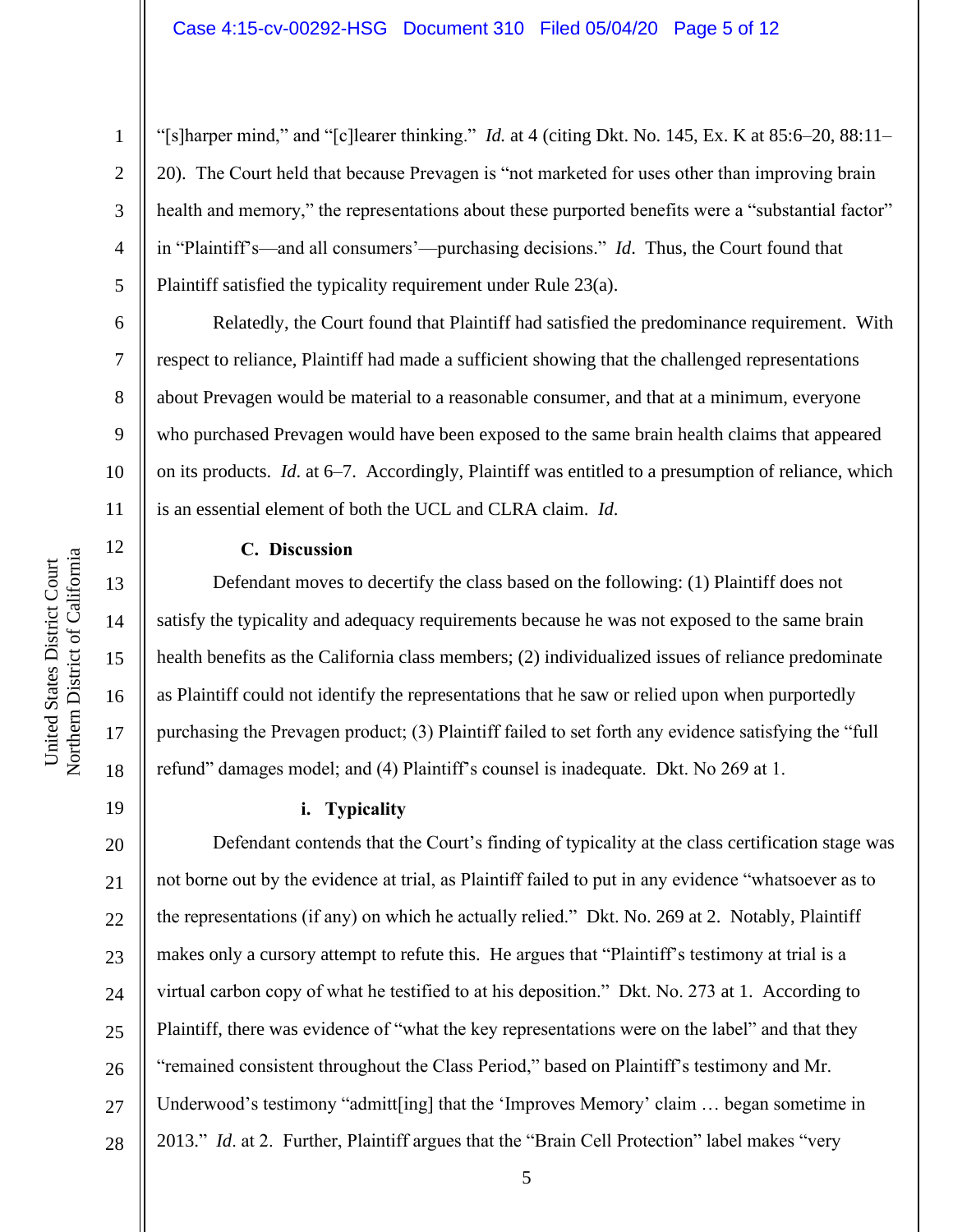similar Brain Health Representations, such that Plaintiff's claims are typical no matter which Product label Plaintiff saw." *Id*. 3

The Court agrees with Defendant. During class certification, Plaintiff argued that "*[e]very*  package of Prevagen sold to consumers throughout the Class periods conveys the same affirmative health message ... that Prevagen 'improves memory' and 'supports: healthy brain function, shaper mind, and clearer thinking.'" Dkt. No. 123 at 5. As support, Plaintiff attached the labels he claimed were at issue, showing that the challenged representations were prominently displayed on the front of the packaging. Dkt. No. 123-8, Ex. G. And Plaintiff, during his deposition, was presented with the product label and asked about those same representations. Dkt. No. 145, Ex. K at 85:6–20 (Plaintiff testifying that the front of the product label states that it "Improves memory. Supports healthy brain function. Shaper mind. Clearer thinking."). At the class certification stage, the Court found that Plaintiff relied on those specific representations, and that those representations were a substantial factor in "Plaintiff's—and all consumers'—purchasing decision." Dkt. No. 148 at 4. Because the claims were "reasonably coextensive" with those of the proposed class members, the Court concluded that Plaintiff satisfied the typicality requirement. *Id*.

17 18 19 25 Fatal to Plaintiff's maintenance of class certification following trial is that Plaintiff ultimately was equivocal as to whether he saw and relied on the representations on which he claims the other class members relied. As Defendant notes, "Plaintiff did not introduce a single Prevagen bottle or package into evidence—including any product with the label that states 'Improves Memory.'" Dkt. No. 269 at 2; *see Brockey v. Moore*, 107 Cal. App. 4th 86, 100 (2003) ("[T]he primary evidence in a false advertising case is the advertising itself." (citation and quotations omitted)). Instead, for reasons unknown to the Court, Plaintiff failed to present any of the critical label evidence submitted in support of his class certification motion at trial. The only label in the trial record is a Prevagen product with "Brain Cell Protection" as the front label. Trial

26

1

2

3

4

5

6

7

8

9

10

11

12

13

14

15

16

<sup>27</sup>  $3$  Because of the overlap in issues, the Court addresses Plaintiff's arguments from his opposition to Defendant's motion for judgment as a matter of law and his motion for judgment as a matter of law in this section to the extent relevant in deciding the motion to decertify the class.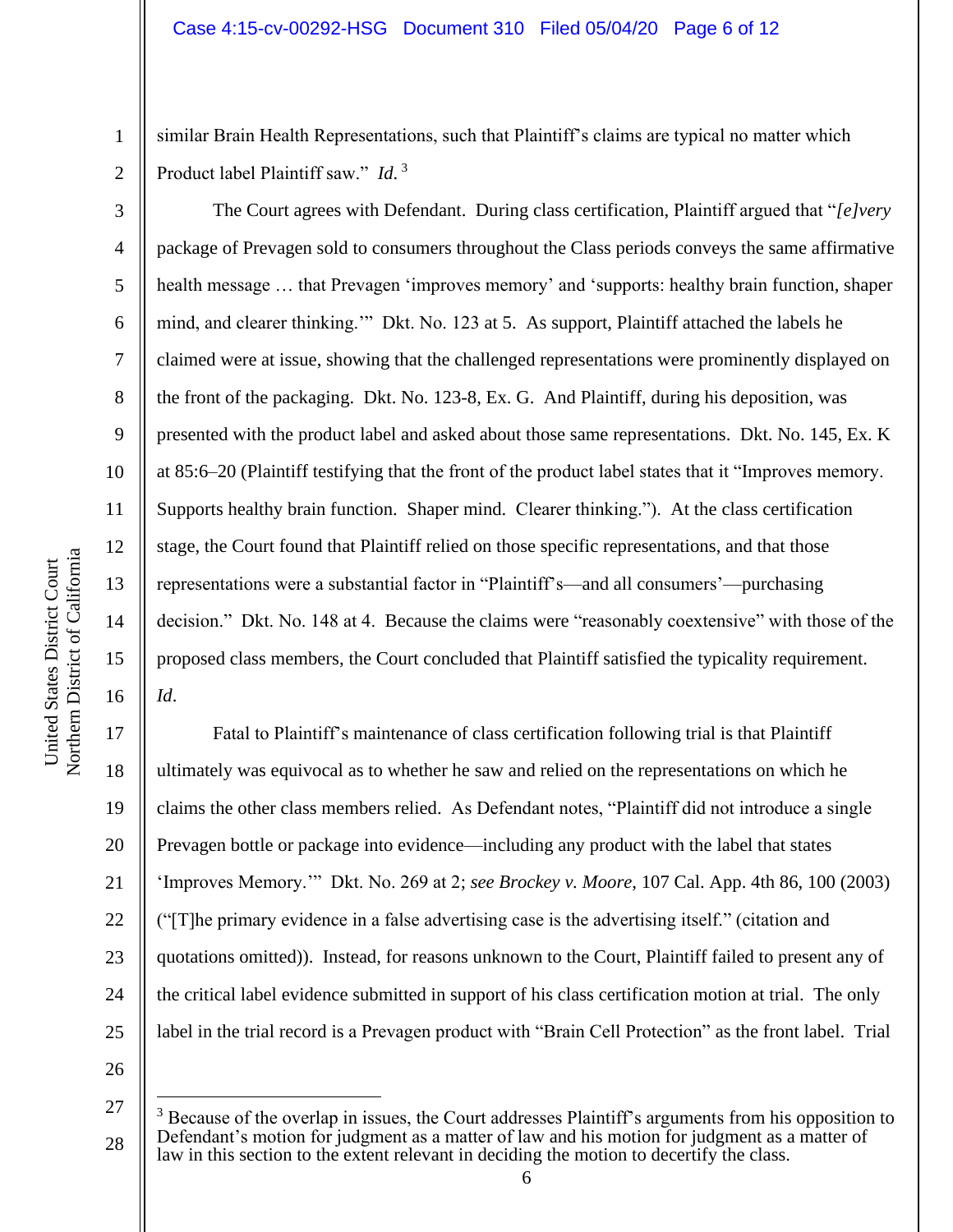Ex. 536. Plaintiff's receipt lists "Prevagen Brn Cell Protect" as the product purchased. Trial Ex. 3. Critically, the "Brain Cell Protection" label does not contain any of the representations Plaintiff claimed other class members saw.

Plaintiff's attempt to draw parallels between the representations made on products with the "Brain Cell Protection" label and products with the "Improves Memory" label fails. Dkt. No. 273 at 2; Dkt. No. 272 at 9. He relies on Trial Exhibit 355, *see* Dkt. No. 272 at 9 and Dkt. No. 271 at 3, which was a sales deck apparently reflecting a presentation made by Quincy to a pharmacy. Trial Tr. Vol. 2 at 279:16–280:11. The first page includes photos of the product with the "Improves Memory" label. Trial Ex. 355. However, this exhibit was never shown to Plaintiff for him to verify that those labels were the ones he saw when he purchased Prevagen. Instead, Plaintiff used this exhibit with Mr. Underwood in an attempt to establish the retail price for Prevagen products. Trial Tr. Vol. 2 at 280:13–282:14. And Plaintiff's conclusory assertion that the representations are similar does not make it so. A review of the Brain Cell Protection label shows that there is no representation that Prevagen "'improves memory' and 'supports: healthy brain function, shaper mind, and clearer thinking.'" *See* Dkt. No. 123 at 5. Instead, the Brain Cell Protection label makes representations about the product "replacentlest" [calcium-binding proteins that protect our brain cells]" and "help[ing] protect our cells during this natural process of aging." *Id*. The Court disagrees that the Brain Cell Protection label makes representations "very similar" to the challenged representations. Dkt. No. 273 at  $2<sup>4</sup>$ 

20 21 22 23 Given the (seemingly inexplicable) absence of the actual label containing the challenged representations, Plaintiff relies on his and Mr. Underwood's testimony. He argues that because Mr. Underwood testified that the "Improves Memory" representations began in 2013, Plaintiff could not have purchased a Prevagen product with the "Brain Cell Protection" tagline. Dkt. No.

24

1

2

3

4

5

6

7

8

9

10

11

12

13

14

15

16

17

18

<sup>25</sup> 26 27 28 <sup>4</sup> Deepening the mystery, Plaintiffs' counsel included all of the labels they relied upon at the class certification stage on their exhibit list—but then simply chose not to offer them in evidence at trial. *Compare* Dkt. Nos. 222-1 at 2; 266; 267 *with* Dkt. No. 123-8 (labels submitted in support of motion for class certification). Notwithstanding counsel's claim at the motion hearing that he thought the introduction of the slide deck (about which Plaintiff was not questioned at all, and about which counsel only questioned Mr. Underwood as to pricing issues) was "sufficient," the Court continues to find the way this transpired "exceedingly odd." Dkt. No. 299 (transcript of February 19, 2020 motions hearing) at 5-6.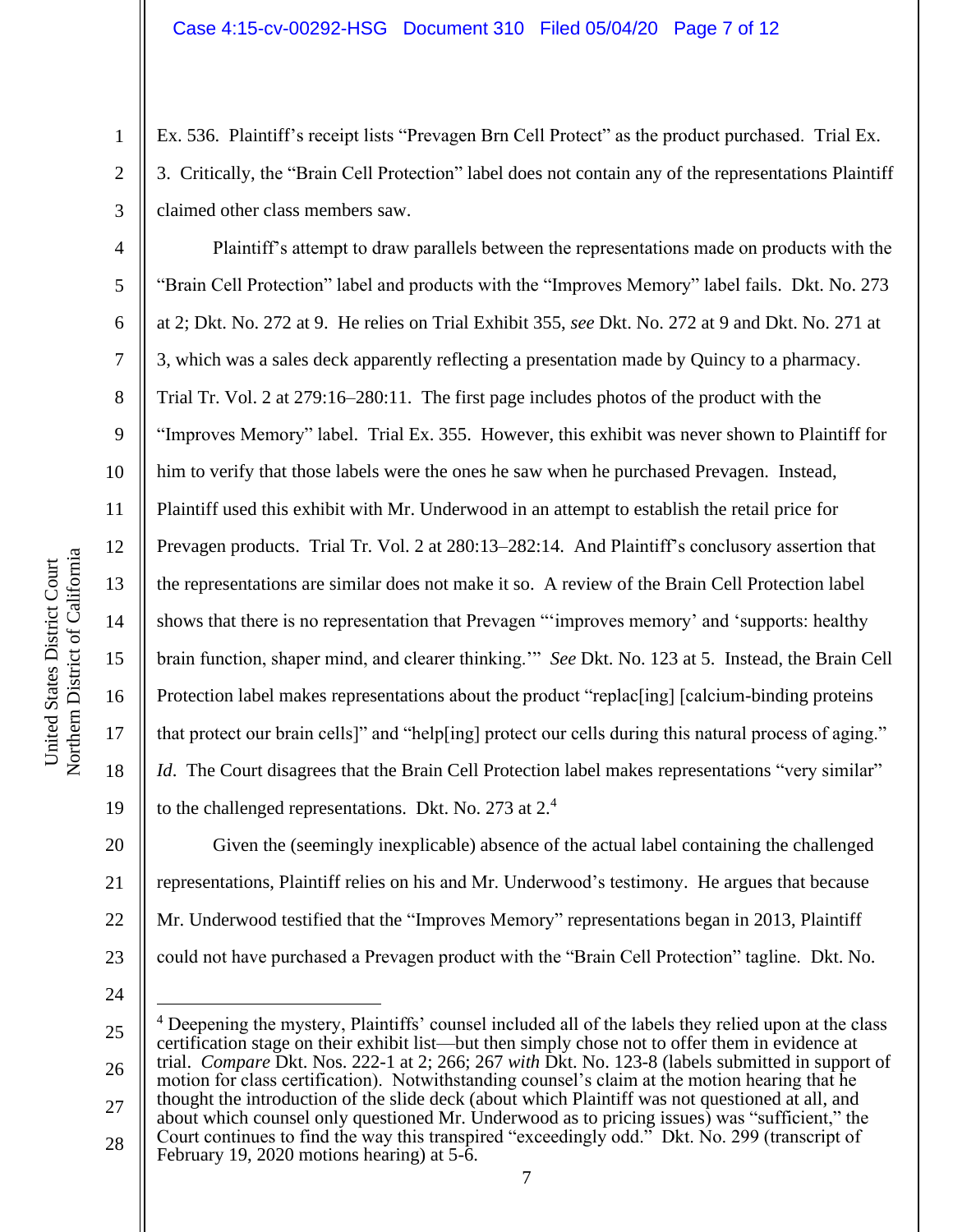273. But while Mr. Underwood testified that he believes the Prevagen products with the "Improves Memory" tagline started shipping in 2013, *see* Trial Tr. Vol. 2 at 296:25–297:3, there is no evidence that this would have precluded a Prevagen product with the tagline "Brain Cell Protection" from being available in retail stores as well. Mr. Underwood confirmed this in his testimony. *Id*. at 297:11–15 ("Q: Mr. Underwood, is it possible that a retailer in the state of California could have a bottle of Prevagen on the shelf that said "jellyfish fight aging," "brain cell protection," "clearer thinking," "improves memory" at the same time? A: Certainly."). Instead, this simply underscores that Plaintiff may not have been exposed to the same representations as the rest of the Class, as he effectively acknowledged in his testimony. 5

10 11 12 13 14 15 16 17 18 19 20 21 22 Nor does Plaintiff's vague testimony establish that he saw the same alleged misrepresentations that are on the products that were the basis of certification being granted. To be clear, the Court is not requiring Plaintiff to recite verbatim the precise language of the alleged misrepresentations. Plaintiff testified that he believed Prevagen could help him because of "what it says on the box. It says it targets enhancing memory and improving brain functioning." Trial Tr. Vol. 1 at 137:11–18. He claims that he remembers the "jellyfish reference, [ ] clinical studies, [and] I think a blind placebo." *Id*. 1 at 140:17–20. "I believe I got the impression in a relatively short amount of time I would -- I would experience improvement in my memory." *Id*. at 140:21– 23. But the evidence at trial suggesting that Plaintiff might have purchased a product that did not contain the challenged misrepresentations, *see* Trial Exs. 3 and 536, and Plaintiff's admission, when confronted, that he could not remember whether he actually purchased the product that said "Improves Memory" or "Brain Cell Protection," *See* Trial Tr. Vol. 2 at 193:23–194:2, are fatal to the maintenance of this case as a class action. 6

23

1

2

3

4

5

6

7

8

<sup>24</sup> 25 26 <sup>5</sup> The Court rejects Plaintiff's wholly unsubstantiated speculation that Walgreens may have simply described the product as "PREVAGEN BRN CELL PROTECT" in its inventory even though that may not have been the product Plaintiff purchased. *See* Dkt. No. 273 at 2. No evidence whatsoever was introduced to support this claim.

<sup>27</sup> <sup>6</sup> Plaintiff's string-cited cases are distinguishable and do not support his position. *See* Dkt. No. 272 at 8 n.3; Dkt. No. 273 at 2 n.2. None of these cases address the unique scenario here, where

the evidence suggested that Plaintiff may have purchased a product with a different label, and Plaintiff testified that he "couldn't honestly tell" the jury and the Court whether the product he

<sup>28</sup> purchased was the one containing the key alleged misrepresentations.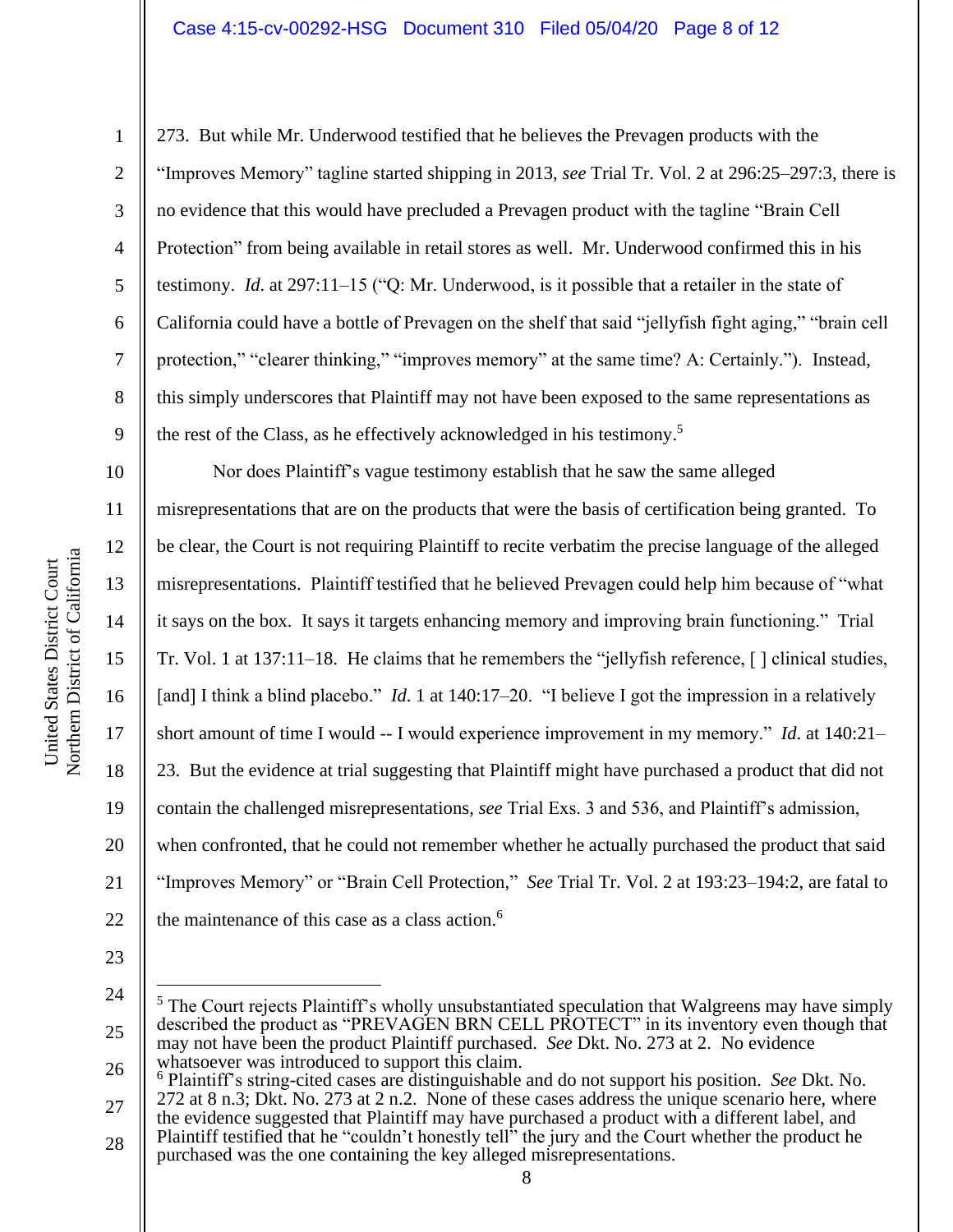2

3

4

5

6

7

8

9

10

11

12

13

14

15

16

17

18

19

20

21

22

23

24

25

26

Because of these failures of proof, Plaintiff's claim is not typical of those of the certified class. *Stearns v. Ticketmaster Corp.*, 655 F.3d 1013, 1019–20 (9th Cir. 2011) *abrogated on other grounds by Comcast Corp. v. Behrend*, 569 U.S. 27 (2013) (upholding district court's finding that proposed class representative who did not actually see the challenged statement was "far from typical of the class").<sup>7</sup>

### **ii. Predominance**

These proof failures are also fatal to satisfying the predominance requirement under Rule 23(b)(3). Defendant is correct that "the presumption of reliance the Court adopted for purposes of class certification is no longer warranted." Dkt. No. 269 at 5. Reliance is an "essential element of both the UCL and CLRA and is 'proved by showing that the defendant's misrepresentation or nondisclosure was an immediate cause of the plaintiff's injury-producing conduct.'" Dkt. No. 148 at 7 (citing *In re Tobacco II Cases*, 46 Cal. 4th 298, 326 (2009)). At the class certification stage, the Court found that because the material representations were made to all class members, Plaintiff was entitled to a presumption of reliance. *Id*. at 6–7. However, because of Plaintiff's candid admission that he can't honestly say whether he was exposed to the alleged misrepresentations that were the basis of the class being certified, Plaintiff is not entitled to the presumption of classwide reliance. *Mazza v. Am. Honda Motor Co.*, 666 F.3d 581, 595 (9th Cir. 2012) ("[W]e agree with Honda's contention that the misrepresentations at issue here do not justify a presumption of reliance. This is so primarily because it is likely that many class members were never exposed to the allegedly misleading advertisements, insofar as advertising of the challenged system was very limited."); *Davis-Miller v. Auto Club of S. California*, 201 Cal. App. 4th 106, 125 (2011) ("An inference of classwide reliance cannot be made where there is no evidence that the allegedly false representations were uniformly made to all members of the proposed class."); *Schellenbach v. GoDaddy.com, LLC*, 321 F.R.D. 613, 623 (D. Ariz. 2017) (same). Therefore, proof of reliance cannot be shown on a common basis, and common questions of fact do not predominate.

<sup>28</sup>  $<sup>7</sup>$  These same issues further establish that Plaintiff is not an adequate class representative under</sup> Rule 23(a)(4).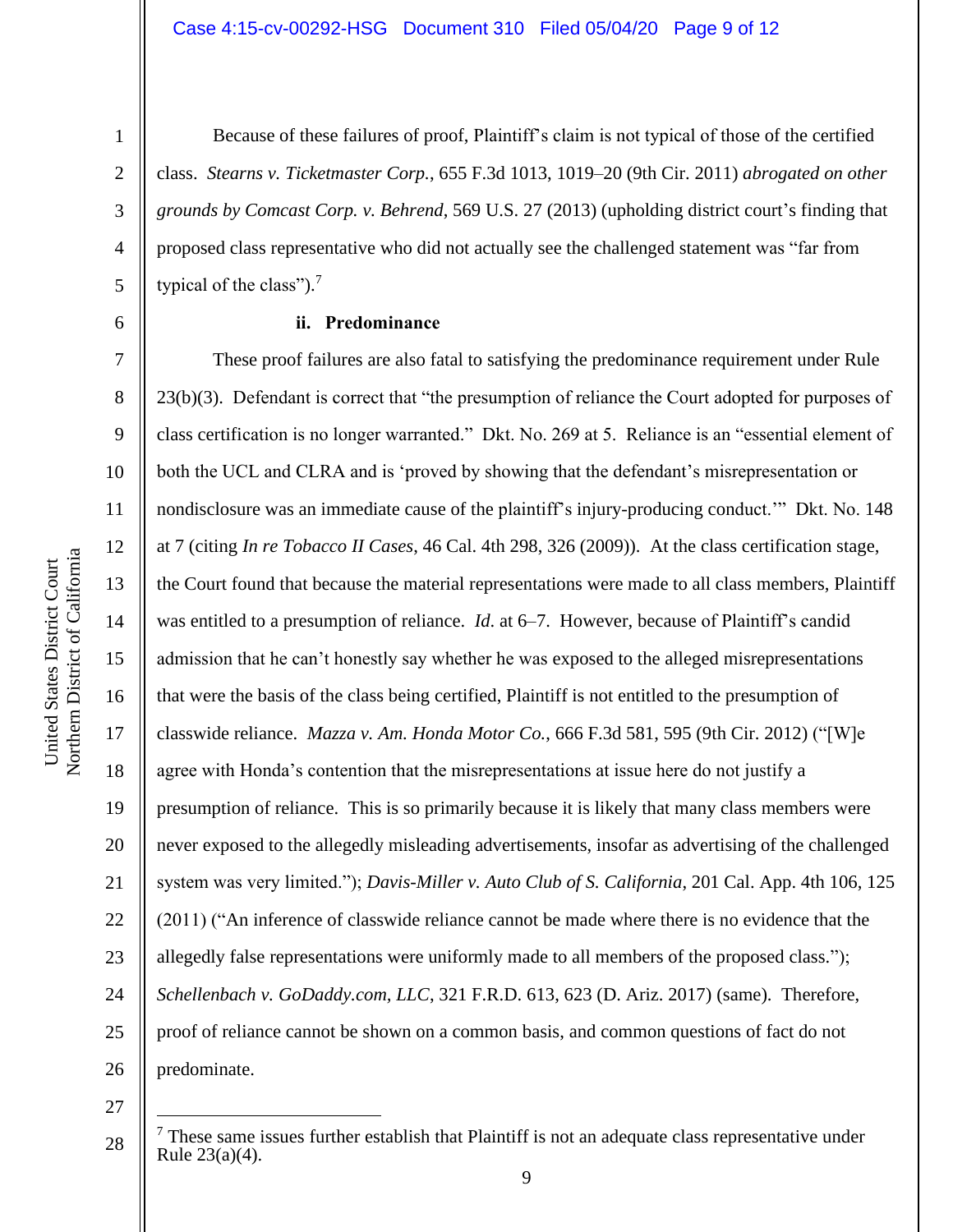5

6

7

8

9

10

11

12

13

14

15

16

17

18

19

20

21

22

### **III. DEFENDANT'S MOTION FOR JUDGMENT AS A MATTER OF LAW**

As the Class has been decertified, the Court now turns to Defendant's motion for judgment as a matter of law with respect to Plaintiff's individual claim.

\* \* \*

fulfill the typicality requirement of Rule 23(a)(3), the adequacy requirement of Rule 23(a)(4), and

The Court thus decertifies the class because, based on the trial record, Plaintiff fails to

### **A. Legal Standard**

the predominance requirement of Rule  $23(b)(3)$ . <sup>8</sup>

"[A] party must make a Rule 50(a) motion for judgment as a matter of law before a case is submitted to the jury." *Equal Emp't Opportunity Comm'n v. Go Daddy Software, Inc.*, 581 F.3d 951, 961 (9th Cir. 2009). "Judgment as a matter of law is warranted 'when the evidence presented at trial permits only one reasonable conclusion.'" *Peralta v. Dillard*, 744 F.3d 1076, 1085 (9th Cir. 2014) (citations and quotations omitted). "In other words, '[a] motion for judgment as a matter of law is properly only if no reasonable juror could find in the non-moving party's favor.'" *Torres v. City of Los Angeles*, 548 F.3d 1197, 1205 (9th Cir. 2008) (quoting *El–Hakem v. BJY Inc.*, 415 F.3d 1068, 1072 (9th Cir.2005) (alterations in original)). The Court must view all evidence "in the light most favorable to the nonmoving party, and all reasonable inferences must be drawn in favor of that party." *Id*. at 1205–06 (citation omitted). "A jury's inability to reach a verdict does not necessarily preclude a judgment as a matter of law." *Headwaters Forest Def. v. Cty. of Humboldt*, 240 F.3d 1185, 1197 (9th Cir. 2000), *vacated on other grounds*, 534 U.S. 801 (2001).

### **B. Discussion**

23 24 25 Defendant moves for judgment as a matter of law on the basis that Plaintiff failed to prove damages to a reasonable certainty, and Plaintiff failed to introduce any evidence that Plaintiff saw and relied on the challenged representations.

<sup>27</sup> 28 <sup>8</sup> Because the Court finds that the class no longer satisfies the typicality or predominance requirements, and that Plaintiff is not an adequate class representative, the Court need not address Defendant's other arguments.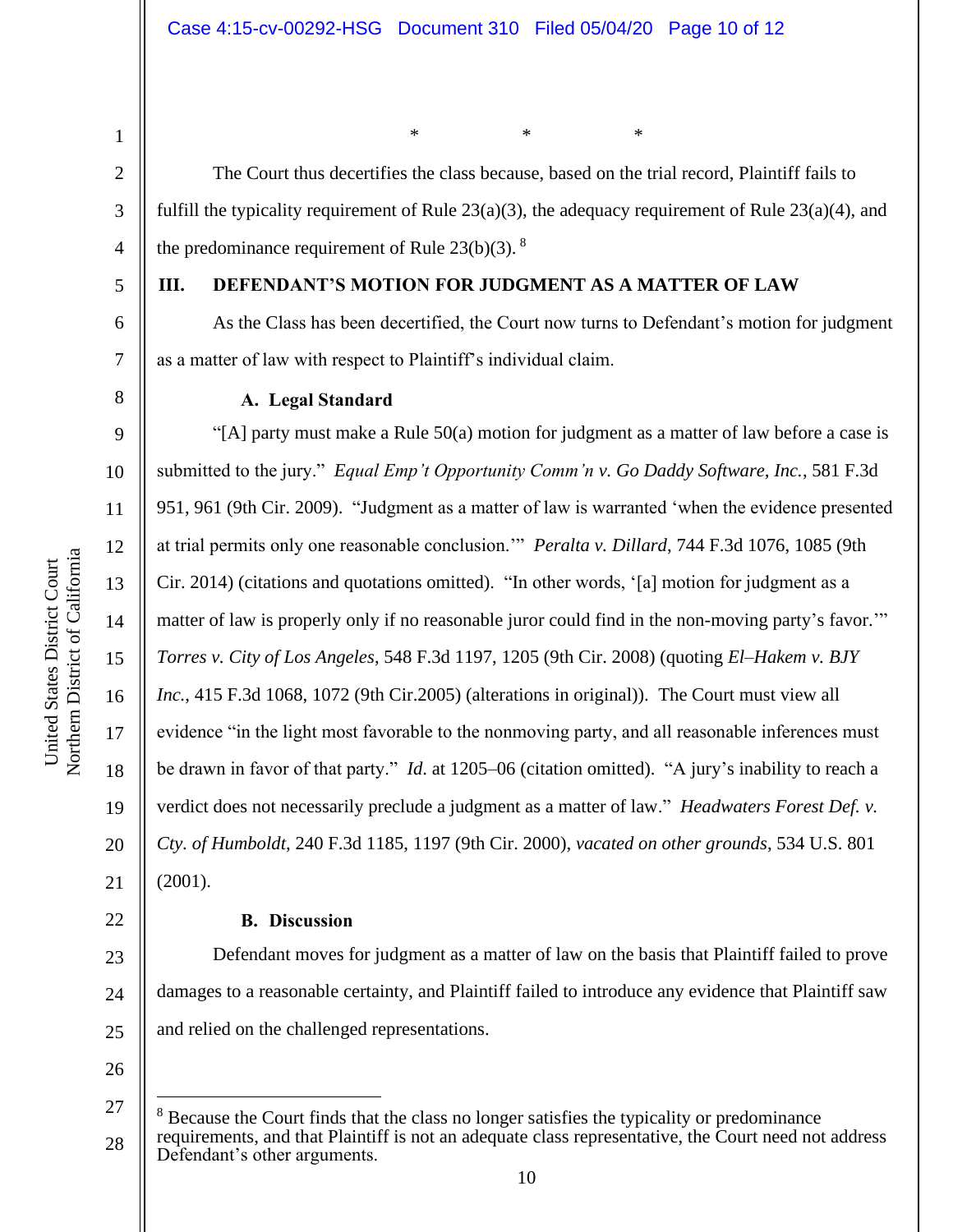2

3

4

5

6

7

8

9

10

To prevail on his CLRA claim, Plaintiff must prove that he actually relied on the alleged misrepresentations. *Marolda v. Symantec Corp.*, 672 F. Supp. 2d 992, 1002 (N.D. Cal. 2009) ("California state and federal courts considering [CLRA] claims have required plaintiffs to demonstrate the statutory causal connection by showing that they have acted in reliance on the alleged misrepresentation.") (collecting cases). Reliance is proved "by showing that the defendant's misrepresentation … was 'an immediate cause of' the plaintiff's injury-producing conduct." *In re Tobacco II Cases*, 46 Cal. 4th at 326 (citation and quotations omitted). But reliance "cannot be inferred or presumed where a consumer has never heard or seen the deceptive representations." *Withers v. eHarmony, Inc.*, No. CV 09-2266-GHK RCX, 2011 WL 8156007, at \*2 (C.D. Cal. Mar. 4, 2011) (citing *Mirkin v. Wasserman*, 5 Cal.4th 1083, 1095 (1993)).

11 12 13 14 15 16 17 18 19 20 While the Court found Plaintiff's case at trial underwhelming, viewing all evidence in the light most favorable to Plaintiff, the Court finds that Defendant is not entitled to judgment as a matter of law on Plaintiff's individual CLRA claim. Many questions remain as to what product Plaintiff bought, the circumstances under which he bought it, and what the label said. But as to the individual claim, the Court cannot say that judgment as a matter of law is warranted under the deferential standard. Moreover, Plaintiff did introduce evidence of his *own* damages, as Defendant appears to effectively concede, and that was sufficient now that the class has been decertified. *See* Dkt. No. 268 at 4 ("Other than a single receipt purportedly reflecting Plaintiff's own purchase … Plaintiff failed to submit evidence at trial of a single specific retail sale of Prevagen to a California consumer.").<sup>9</sup>

21 **IV. CONCLUSION**

22 23 24 The Court **GRANTS** Defendant's motion to decertify the class. Dkt. No. 269, **DENIES** Defendant's motion for judgment as a matter of law, Dkt. No. 268, and **DENIES** Plaintiff's motion for judgment as a matter of law, Dkt. No. 271.

<sup>26</sup> 27 28 <sup>9</sup> Plaintiff's motion for judgment as a matter of law, Dkt. No. 271, is also **DENIED**. Making all inferences in Defendant's favor, the trial evidence did not compel the conclusion that any representation was false, or that the product does not work as represented (though the Court views the efficacy of the product as very much an open question that apparently continues to be explored in pending law enforcement investigations).